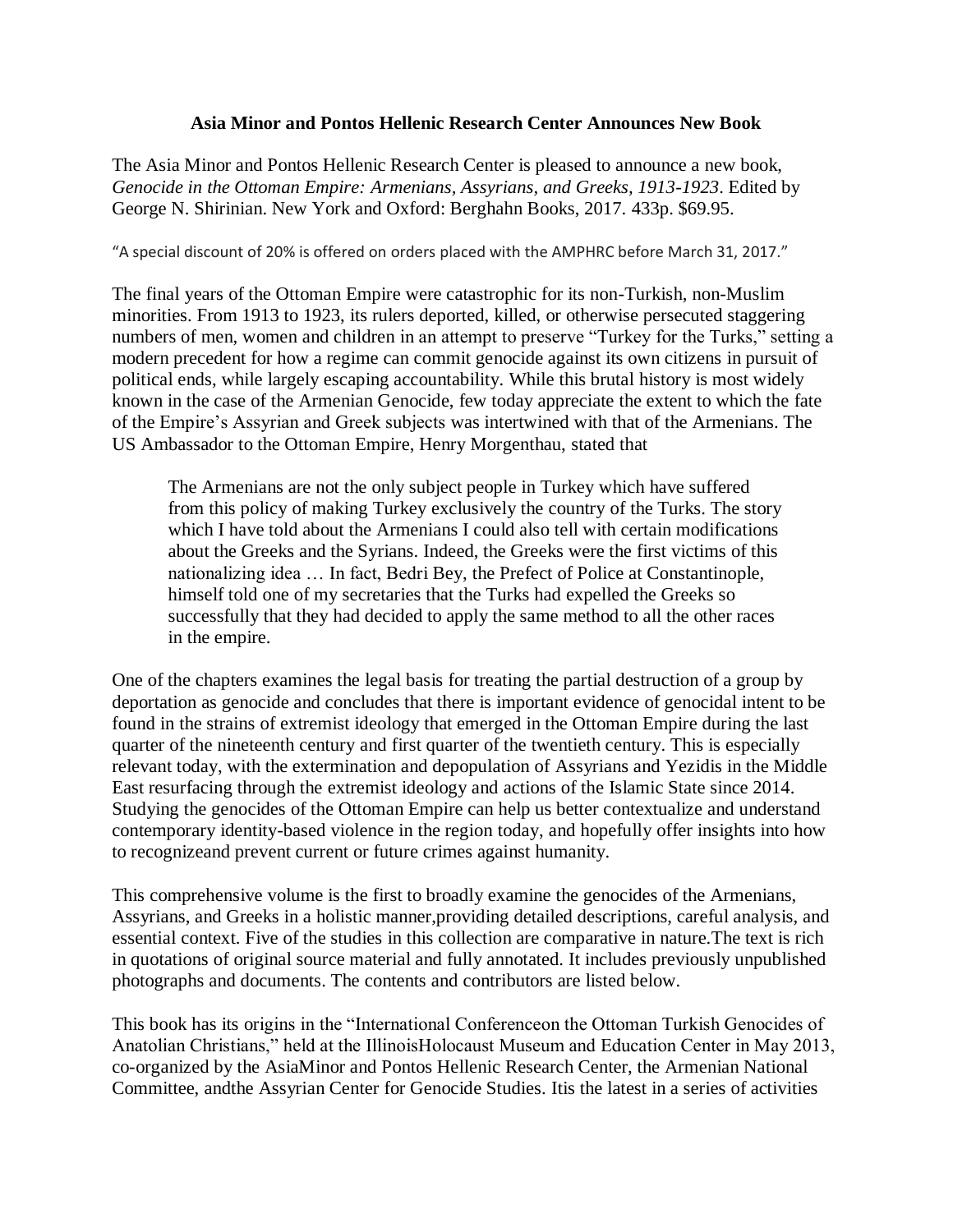that are partof the long-term effort of the AMPHRC to promote the study of the larger pattern of genocide in the late OttomanEmpire and early Turkish Republic and to raise awareness of it

The AMPHRC is a not-for-profit,  $501(c)(3)$  organization established in January 2011. The Center's goal—unique in its kind—is to document and raise awareness of the "Great Catastrophe" that resulted in the uprooting and destruction of the Greek communities in their homelands of Asia Minor, Pontos, and Eastern Thrace in the early decades of the twentieth century after a 3,000-year-long presence there.

This is a "must-have" book for those with an interest in Armenian, Assyrian or Greek History;Late Ottoman and Turkish Republican History; the History of the Modern Middle East; Genocide and Comparative Genocide Studies; Political Science;and Sociology.

George N. Shirinian is Executive Director of the International Institute for Genocide and Human Rights Studies (A Division of the Zoryan Institute). His book publications include *Studies in Comparative Genocide*(Macmillan 1999) and *The Asia Minor Catastrophe and the Ottoman Greek Genocide: Essays on Asia Minor, Pontos, and Eastern Thrace, 1913–1923* (Asia Minor and Pontos Hellenic Research Center 2012). His articles include "Turks Who Saved Armenians: Righteous Muslims During the Armenian Genocide," and "Starvation and its Political Use in the Armenian Genocide" (forthcoming). The 14 contributors represent specialists on Armenian, Assyrian and Greek history, Genocide Studies, and International Criminal Law. They conduct research and teach in Armenia, Australia, Greece, and the United States.

**Contents** 

List of Illustrations Preface

Introduction George N. Shirinian

## PART I: CONTEXTS

Chapter 1. The Background to the Late Ottoman Genocides George N. Shirinian

Chapter 2. Convulsions at the End of Empire: Thrace, Asia Minor, and the Aegean Dikran Kaligian

Chapter 3. Assyrians in the Ottoman Empire and the Official Turkish Policy of Their Extermination, 1890s-1918 Anahit Khosroyeva

## PART II: DOCUMENTATION AND EYEWITNESS ACCOUNTS

Chapter 4. Considering Genocide Testimony: Three Case Studies